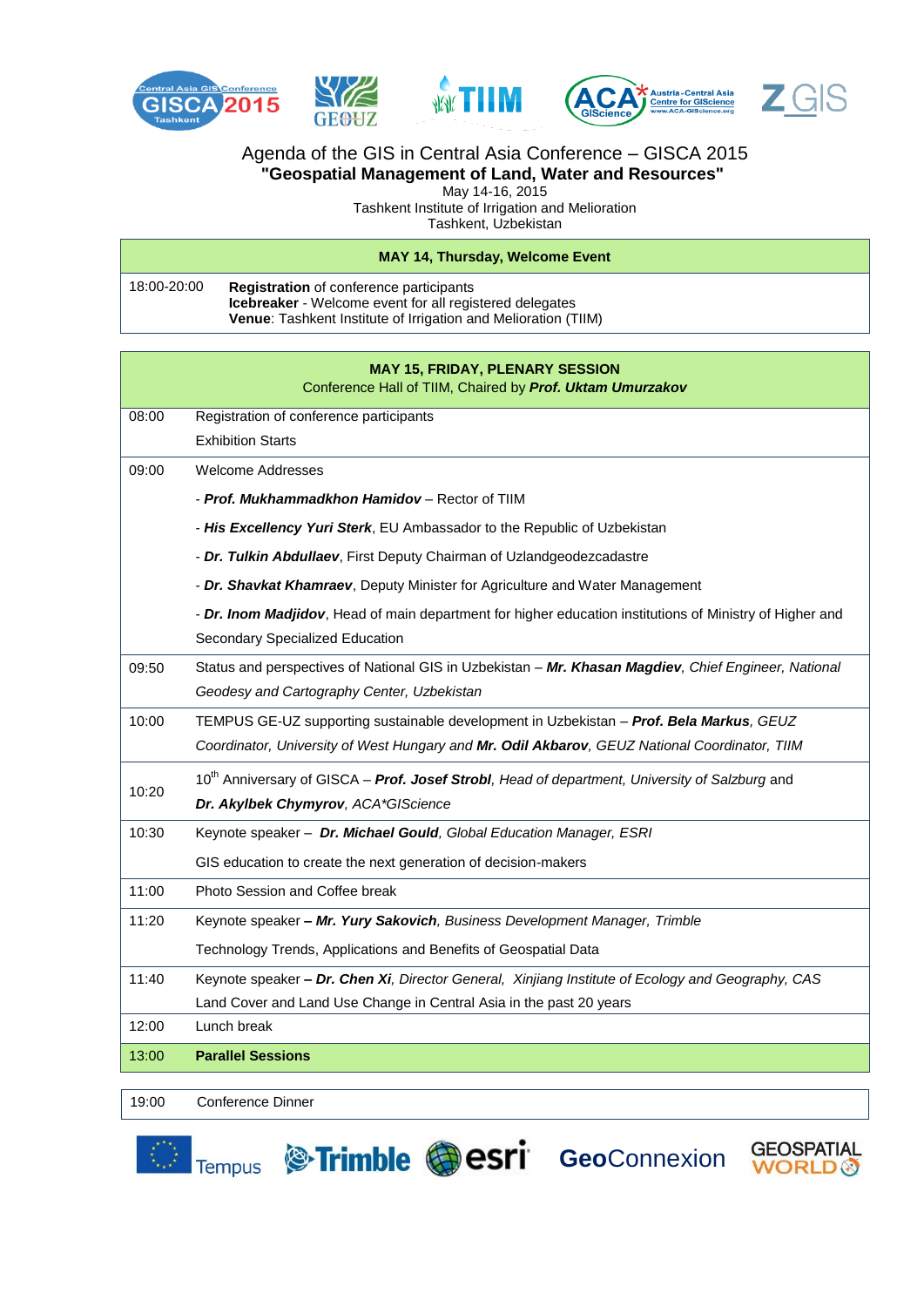### **PARALLEL SESSIONS - MAY 15, FRIDAY**

| Session 15-1: GIS for Environmental Management 1                                                                                                          | Session 15-2: GIS for Water Management 1                                                                                                            | Session 15-3: GIS for Land Management 1                                                                                                                                    |
|-----------------------------------------------------------------------------------------------------------------------------------------------------------|-----------------------------------------------------------------------------------------------------------------------------------------------------|----------------------------------------------------------------------------------------------------------------------------------------------------------------------------|
| Date: Friday, 15 May $13:00 - 14:40$<br>Venue: IRC Conference Hall<br>Chair: Dr. Christoph Schröder<br>Rapporteur: Mr. Davron Abdullaev                   | Friday, 15 May 13:00 - 14:40<br>Date:<br>Venue: IRC Discussions Hall<br>Chair: Dr. Manfred Mittlböck<br>Rapporteur: Mr. Habibullo Pirmatov          | Date: Friday, 15 May $13:00 - 14:40$<br>Venue: Lecture hall 4<br>Chair: Dr. Huaan Fan<br>Rapporteur: Ms. Madina Bekchanova                                                 |
| <b>Florian Betz and Alishir Kurban. GIS for environmental</b><br>management along the Central Asian rivers Tarim and<br>Naryn.                            | Galina Frolova and Natalia Ershova, Research of<br>Morfometric Characteristic for Sustainable Water<br>Management in the Kugart River Basin         | Alexander Samborsky and Igor Popiv. Developing a<br>Concept of Integrated Information System for Real<br>Property Registration and Cadastre for Uzbekistan                 |
| <b>Mamanbek Reimov, et al.</b> Geoinformatic view for<br>ecosystem services: spatially balanced policies for natural<br>reserves inside agro-landscape    | <b>Asset Yegizbayeva.</b> Identification of suitable sites for<br>water harvesting structures<br>Li Junli, Bao Anming and Chen Xi. Mapping Seasonal | Junyi Huang, Shuhong Peng and Qiming Zhou.<br>Establishing Geographic and Landscape Database by<br>Field Verification of RS Image Interpretation Result in<br>Central Asia |
| Sabitova N.I. et al. GIS in creation of landscape map and<br>placement of monitoring stations for pollution monitoring in<br>border regions in Uzbekistan | Variations of Alpine Lakes in Central Asia during 1990-<br>2013                                                                                     | <b>Mohamed Bualhamam.</b> Design and Development of an<br>Enterprise GIS for local Government                                                                              |
| <b>Adil Yakubov.</b> Assessment of evapotranspiration on<br>agricultural land by S-SEBI algorithm in Tashkent<br>Province, Uzbekistan                     | Barbara Strobl. Mountain stream runoff changes due to<br>glacier retreat                                                                            | Babajanov A. Planning GIS - projects in Uzbekistan                                                                                                                         |

|  | 14:40 – 15:00 Coffee Break + Poster Session |
|--|---------------------------------------------|
|--|---------------------------------------------|

| <b>Session 15-4: GIS for Environmental Management 2</b>                                                                                                          | Session 15-5: GIS for Water Management 2                                                                                                                                                                             | Session 15-6: GIS for Land Management 2                                                                                                                          |
|------------------------------------------------------------------------------------------------------------------------------------------------------------------|----------------------------------------------------------------------------------------------------------------------------------------------------------------------------------------------------------------------|------------------------------------------------------------------------------------------------------------------------------------------------------------------|
| <i>Date:</i> Friday, 15 May $15:00 - 16:40$<br>Venue: IRC Conference Hall<br>Chair: Dr. Fakhar Khalid<br>Rapporteur: Ms. Silvia Taupert                          | Friday, 15 May 15:00 - 16:40<br>Date:<br>Venue: IRC Discussions Hall<br>Chair: Mr. Ahmad Hamidov<br>Rapporteur: Mr. Asliddin Bobocholov                                                                              | <i>Date:</i> Friday, 15 May $15:00 - 16:40$<br>Venue: Lecture hall 4<br>Chair: Dr. Allabergan Babajanov<br>Rapporteur: Mr. Otabek Avezbaev                       |
| Abdulla Abliz et al. Investigating spatial relationships<br>between urban surface temperature and landscape<br>composition using remote sensing and geographical | Lukmon Samiev and Azamat Ahmedov. The making<br>erosion data of water flow on the main canals: A study on<br>the use of GIS                                                                                          | Alokhon Vorisov and Yelena Golovko, GIS-oriented<br>multilayer integrated digital maps of solid mineral deposits-<br>as a new trend in land resources management |
| weighted regression<br><b>Shavkat Prenov and Eshkabul Safarov. Geographic</b><br>information systems (GIS) in ecology                                            | A. Tikhanovskaya et al. The methods of selection<br>possible dam formation in the valley of river Aksu-West<br>(basin river Kashkadarya) via using GIS-technologies                                                  | Abdugheni Abliz et al. Spatial variation of soil heavy<br>metal contents of in an arid and vulnerable coal mining<br>region of Northwest China                   |
| <b>Elbek Erdanaev.</b> Climate and Land Use Change Impact<br>on Land Degradation using GIS and Remote Sensing<br>Techniques in Tashkent Province.                | Chembarisov E.I., Nasrulin A.B. and Lesnik T.Y.<br>Application of GIS technology in melioration research<br>Ilkhom Musaev. Planning Farms using Arc GIS program<br>in Altikul District, Andijan Province, Uzbekistan | <b>Ziyo Okhunov.</b> Cartography, geodesy providing<br>conducting the state cadasters<br><b>B.Nurtaev</b> and <b>Oksana Tsay.</b> 3D complex geological and      |
| Alishir Kurban. Spatiotemporal Dynamics of Small Lakes<br>and its ecological effects in Lower Reaches of Tarim River<br>in Northwest China                       |                                                                                                                                                                                                                      | geophysical model of Almalyk ore district                                                                                                                        |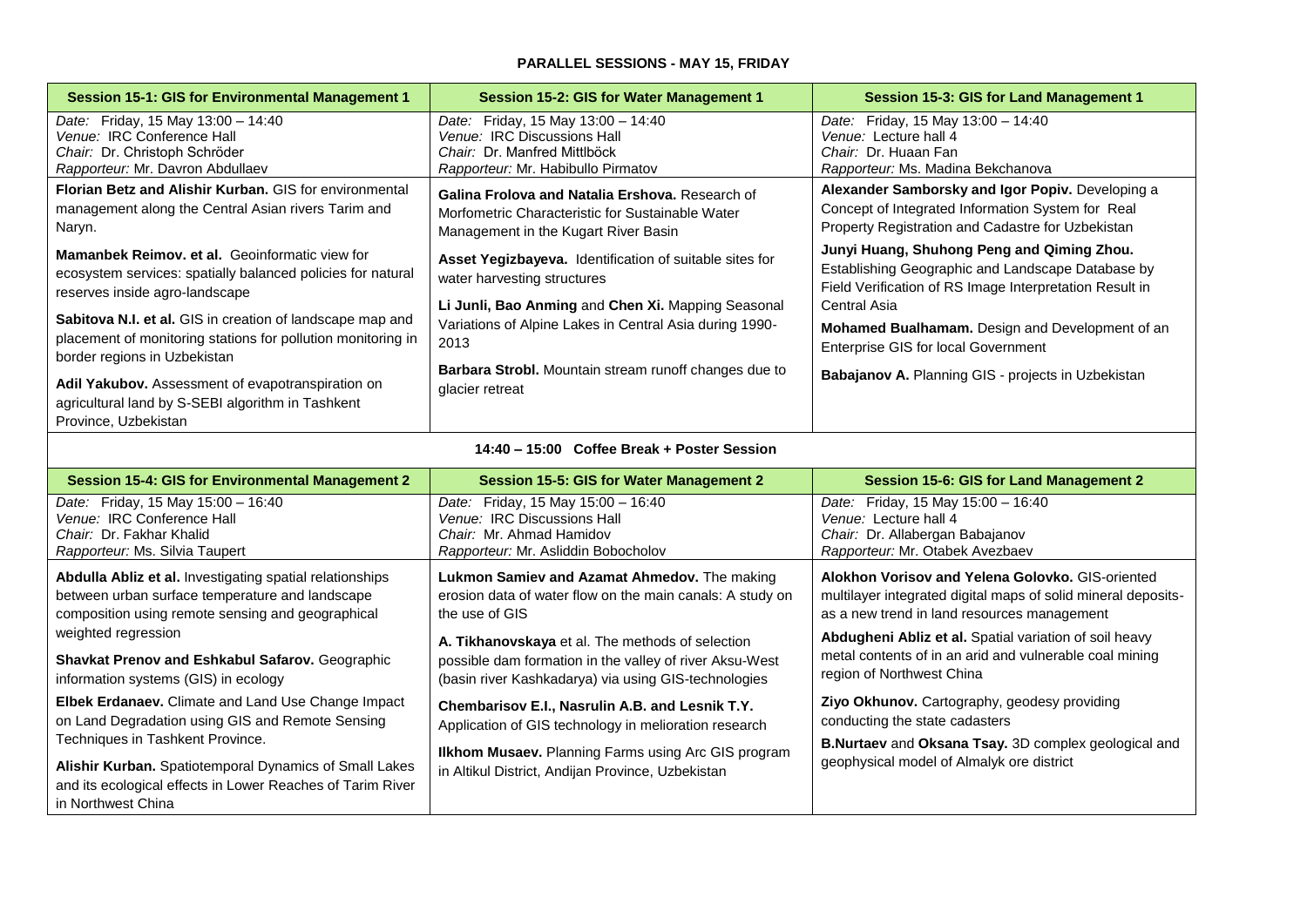

# Agenda of the GIS in Central Asia Conference – GISCA 2015

## **"Geospatial Management of Land, Water and Resources"**

May 14-16, 2015 Tashkent Institute of Irrigation and Melioration Tashkent, Uzbekistan

### **MAY 16, SATURDAY, PLENARY SESSION**

Conference Hall of TIIM, Chaired by **Dr. Alim Pulatov**

09:00 *Keynote speaker –* **Prof. Gernot Paulus.** Carinthia University of Applied Sciences (Austria)

Opportunities and Challenges of Unmanned Aerial Vehicles (UAV) for Geospatial Sciences

09:30 **Dr. Alim Pulatov.** Joint GIS education and research between EU and Uzbekistan universities.

09:50 **Ms. Barbara Brunner-Maresch** and **Ms. Regina Hatheier-Stampfl.** Enhancing Central Asian Geoinformatic qualifications based on mobility and study periods at European Universities

10:10 Coffee Break

## 10:30 **Parallel Sessions**

- 12:10 Lunch Break
- 13:10 **Parallel Sessions**
- 14:30 Coffee Break
- 15:00 Conference Reporting
- 17:00 End of conference proceedings.







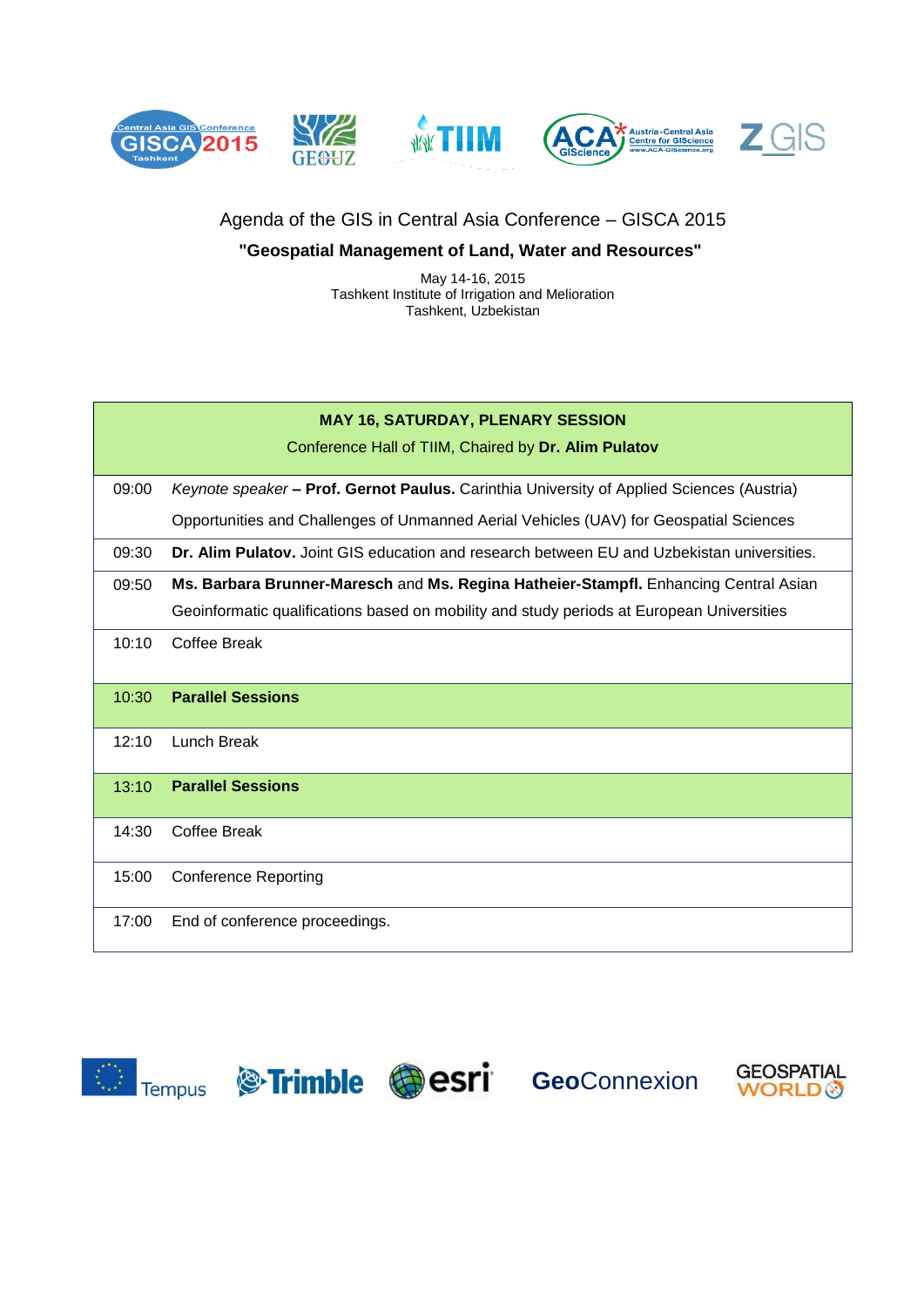#### **PARALLEL SESSIONS - MAY 16, SATURDAY**

| Session 16-1: GIS for Hazard & Disaster Management                                                   | <b>Session 16-2: Remote Sensing Applications 1</b>                                                                | Session 16-3: Cartography & GIS Applications                                                                           |
|------------------------------------------------------------------------------------------------------|-------------------------------------------------------------------------------------------------------------------|------------------------------------------------------------------------------------------------------------------------|
| Date: Saturday, 16 May 10:30 - 12:10<br>Venue: IRC Conference Hall                                   | Date: Saturday, 16 May 10:30 - 12:10<br>Venue: IRC Discussions Hall                                               | Date: Saturday, 16 May 10:30 - 12:10<br>Venue: Lecture hall 4                                                          |
| Chair: Dr. Michael Gould                                                                             | Chair: Ms. Jasmina Gerts                                                                                          | Chair: Dr. Akylbek Chymyrov                                                                                            |
| Rapporteur: Ms. Barbara Strobl                                                                       | Rapporteur: Ms. Guzal Abduraupova                                                                                 | Rapporteur: Mr. Habibullo Pirmatov                                                                                     |
| Darya Golovko et al. Multi-Temporal Remote Sensing and                                               | E. Semakova and I. Ibragimov. Some results of the                                                                 | Andrea Pődör. Usability study on different visualization                                                               |
| GIS Methods for Improved Landslide Hazard Mapping in                                                 | interferometric TanDEM-X data processing for a                                                                    | methods of crime maps GIS                                                                                              |
| Southern Kyrgyzstan                                                                                  | generation of the Digital Elevation Models for Tien-Shan                                                          | Saule Damekova. Electronic educational atlases on                                                                      |
| Mukhiddin Juliev, Johannes Hubl and Alim Pulatov.                                                    | mountains                                                                                                         | Geography for schools of Kazakhstan                                                                                    |
| Assessment of natural hazards in mountain areas with<br>remote sensing in Uzbekistan                 | Aziz Inamov, Zohid Musurmongulov and Z.<br>Mamatkulov Creating 3D (Three - dimensional) modeling                  | Ruziev Azizjon. Analysis of legal-technical documentation<br>regulating production of large-scale topographic surveys. |
| Dietrich Schröder. Automated Geoprocessing Workflow                                                  | of cultural heritage objects by using modern methods                                                              | Ergasheva N.O., MSc, Kamilov S., MSc. Creation of                                                                      |
| for Watershed Delineation and Classification for Flash                                               | Marzhan Kabiyeva. Bathymetric measurements of Lake                                                                | Geochemical Atlas through the implementation of GIS<br>technologies                                                    |
| <b>Flood Assessment</b>                                                                              | Shortandy, Burabay National Nature Park                                                                           |                                                                                                                        |
| Abdurashit Nizamiev. Application of multi-risk<br>assessment approach and GIS for comprehensive      | Dr. Alim Pulatov et al. Assessment of soil salinity by<br>Remote Sensing tools in Syrdarya province of Uzbekistan | <b>Maxim Alexandrov.</b> Innovative automatized opportunities<br>and solutions of Geomatica 2015 software              |
| evaluation of educational facilities: a case study in the<br>Chong-Alay district, Kyrgyz Republic    | <b>Muzaffar Matchanov et al.</b> Land cover classification and                                                    |                                                                                                                        |
| Joachim Boenisch and Davlatbek Davlatov. A<br>watershed - based approach to integrated disaster risk | land cover change assessment of Khorezm oasis,<br>Uzbekistan, using Landsat images                                |                                                                                                                        |
| management and mapping                                                                               |                                                                                                                   |                                                                                                                        |

#### **12:10 – 13:10 Lunch Break**

| <b>Session 16-4: New Trends and Technologies</b>                                                                                      | <b>Session 16-5: Remote Sensing Applications 2</b>                                                                                          | <b>Session 16-6: Development of SDIs</b>                                                                                                         |
|---------------------------------------------------------------------------------------------------------------------------------------|---------------------------------------------------------------------------------------------------------------------------------------------|--------------------------------------------------------------------------------------------------------------------------------------------------|
| Date: Saturday, 16 May 13:10 - 14:30<br>Venue: IRC Conference Hall                                                                    | Date: Saturday, 16 May 13:10 - 14:30<br>Venue: IRC Discussions Hall                                                                         | Date: Saturday, 16 May 13:10 - 14:30<br>Venue: Lecture hall 4                                                                                    |
| Chair: Dr. Bela Markus                                                                                                                | Chair: Dr. Fakhar Khalid                                                                                                                    | Chair: Dr. Alim Pulatov                                                                                                                          |
| Rapporteur: Ms. Regina Hatheier-Stampfl                                                                                               | Rapporteur: Mr. György Molnár                                                                                                               | Rapporteur: Mr. Adil Yakubov                                                                                                                     |
| <b>Akylbek Chymyrov.</b> Precise point positioning (PPP)<br>services in Kyrgyzstan                                                    | Buhalqem Mamtimin. Soil moisture and temperature<br>derived from Landsat Images using Remote Sensing and                                    | Manfred Mittlböck et al. Integrating geospatial services<br>into interactive and user centered web applications                                  |
| Evgenii Shibkov. Participatory GIS as a method to collect<br>spatial data and generate knowledge about local resources<br>perceptions | GIS techniques<br>Alim Pulatov and Jasmina Gerts. Monitoring forest cover<br>change using Landsat data for Tashkent province,<br>Uzbekistan | Khasan Magdiev. SDI in Uzbekistan<br>Sh.Kodirov, A.Bregt and A. Pulatov. Assessment of<br>actual status of SDI use to support the land and water |
| <b>Kurbanov Odil.</b> Applied GIS: Using Open source Web<br>GIS for serving public safety in Central Asia                             | Maxim Alexandrov. Modern spacecraft: remote sensing in<br>research and applied problems.                                                    | management in Uzbekistan<br>Bobomurad Makhsudov, Haekyong Kang, I                                                                                |
| Huaan Fan and Akylbek Chymyrov. Coordinate<br>transformation between SK-63 and ITRF systems in<br>Kyrgyzstan                          | <b>Discussion</b> on the future of Remote Sensing chaired by<br>Dr. Fakhar Khalid.                                                          | Abdurakhmanova. NSDI sharing knowledge for Central<br>Sian countries: South Korean Experience.                                                   |